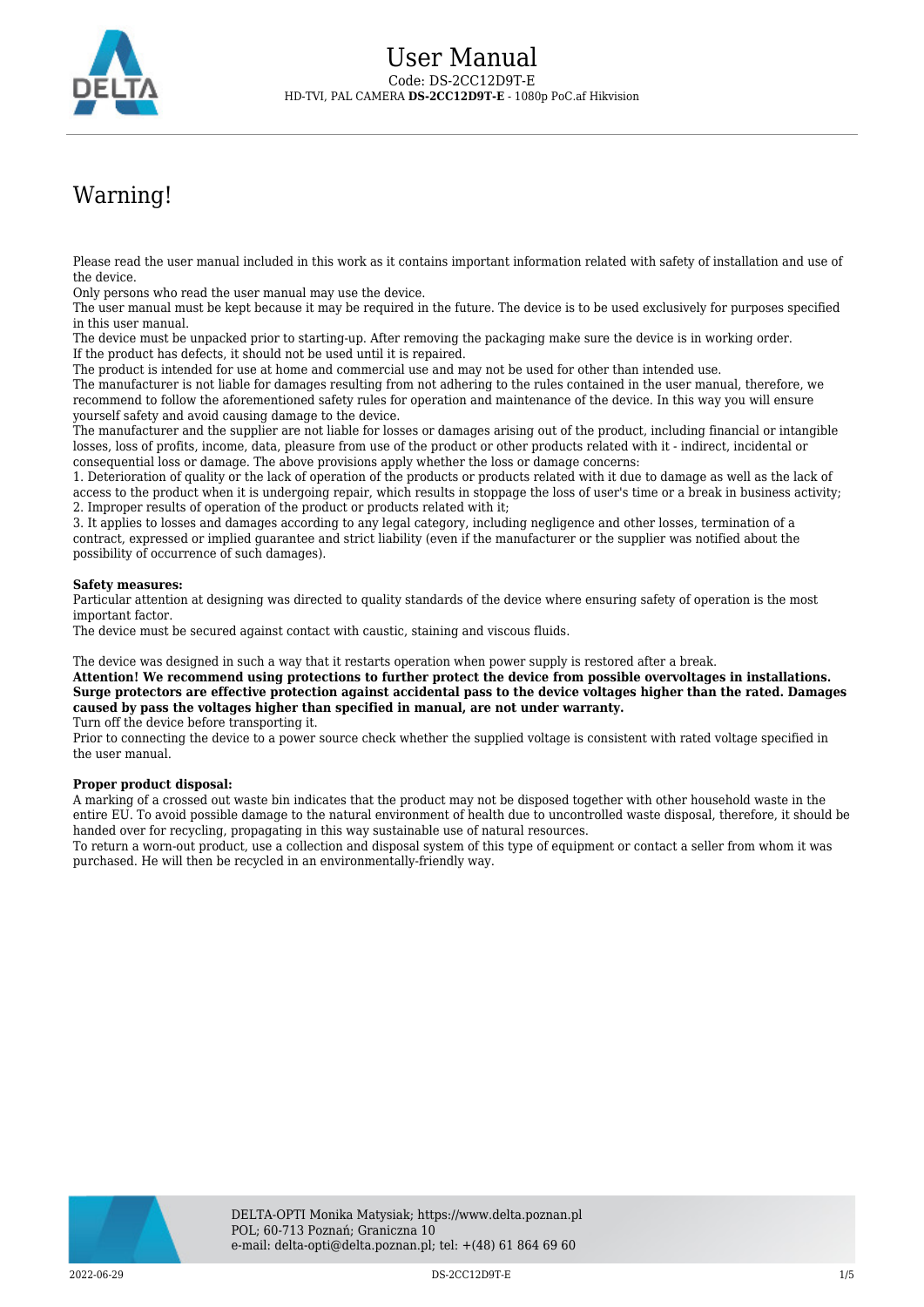

Megapixel camera with Progressive Scan CMOS sensor and HD-TVI (High Definition Transport Video Interface).

The HD-TVI interface allows to transmission of analog video signal via coaxial cable at resolutions up to 1080p. It enables the transmission of HD resolution images for even 500 m distance with keeping the low costs of the installation. During transmission there are no delays and is maintained the original, high quality image.

The ability to power the camera via a coaxial cable according to the innovative PoC (Power over Coaxial) standard allows to eliminate the need for additional wiring to the unit.



| Standard:               | HD-TVI, PAL                                                                     |
|-------------------------|---------------------------------------------------------------------------------|
| Sensor:                 | Progressive Scan CMOS                                                           |
| Matrix size:            | 2.1 Mpx                                                                         |
| Resolution:             | 1920 x 1080 - 1080p, HD-TVI,<br>960 x 576 - 960H, PAL                           |
| Video output:           | $\cdot$ 1 Vpp / 75 $\Omega$ - HD-TVI<br>$\cdot$ 1 Vpp / 75 $\Omega$ - CVBS, PAL |
| Lens:                   | -                                                                               |
| Auto Iris socket:       | DC                                                                              |
| S/N ratio:              | $> 62$ dB                                                                       |
| Min. illumination:      | $0.01$ Lux $\circledcirc$ F1.2                                                  |
| IR illuminator support: | -                                                                               |
| Audio:                  | -                                                                               |
| Alarm inputs / outputs: | 1/1                                                                             |
| RS-485 interface:       | ✓                                                                               |
| OSD menu:               | ✓                                                                               |



2022-06-29 DS-2CC12D9T-E 2/5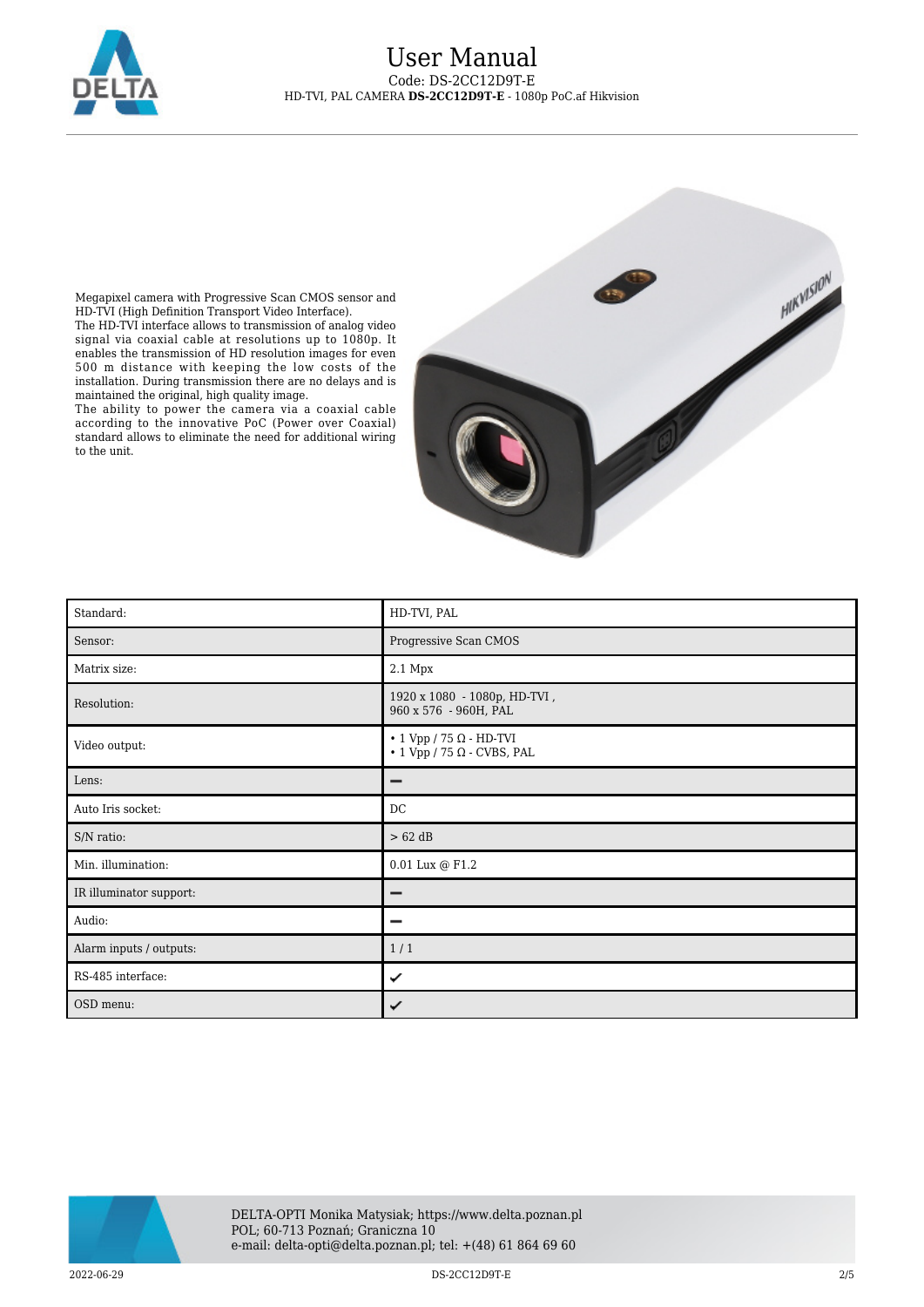

| Main features:        | • 3D-DNR - Digital Noise Reduction<br>• WDR - 120 dB - Wide Dynamic Range<br>• The ability to power the camera via a coaxial cable according to the innovative PoC<br>(Power over Coaxial) standard allows to eliminate the need for additional wiring to<br>the unit.<br>• LOW-LIGHT Scene (Sense-UP - Slow Shutter) - Increase the sensor sensitivity<br>• BLC/HLC - Back Light / High Light Compensation<br>• Mirror - Mirror image<br>• Motion Detection - max. 4 configurable zones<br>• Privacy zones - max. 8<br>• Sharpness - sharper image outlines<br>• Auto White Balance |
|-----------------------|--------------------------------------------------------------------------------------------------------------------------------------------------------------------------------------------------------------------------------------------------------------------------------------------------------------------------------------------------------------------------------------------------------------------------------------------------------------------------------------------------------------------------------------------------------------------------------------|
| Power supply:         | 12 V DC / 580 mA,<br>PoC <sub>a</sub> f                                                                                                                                                                                                                                                                                                                                                                                                                                                                                                                                              |
| Power consumption:    | $\leq$ 7 W                                                                                                                                                                                                                                                                                                                                                                                                                                                                                                                                                                           |
| Housing:              | BOX, Plastic                                                                                                                                                                                                                                                                                                                                                                                                                                                                                                                                                                         |
| Color:                | White                                                                                                                                                                                                                                                                                                                                                                                                                                                                                                                                                                                |
| Operation temp:       | $-30 °C$ 60 °C                                                                                                                                                                                                                                                                                                                                                                                                                                                                                                                                                                       |
| Weight:               | $0.39$ kg                                                                                                                                                                                                                                                                                                                                                                                                                                                                                                                                                                            |
| Dimensions:           | $147 \times 69 \times 58 \text{ mm}$                                                                                                                                                                                                                                                                                                                                                                                                                                                                                                                                                 |
| Supported languages:  | English, Arabic, Chinese Traditional, Chinese Simplified, French, Hebrew, Spanish,<br>Dutch, German, Portuguese, Polish, Russian, Turkish, Italian                                                                                                                                                                                                                                                                                                                                                                                                                                   |
| Manufacturer / Brand: | Hikvision                                                                                                                                                                                                                                                                                                                                                                                                                                                                                                                                                                            |
| SAP Code:             | 300505348                                                                                                                                                                                                                                                                                                                                                                                                                                                                                                                                                                            |
| Guarantee:            | 3 years                                                                                                                                                                                                                                                                                                                                                                                                                                                                                                                                                                              |

## Front view:



Side view:

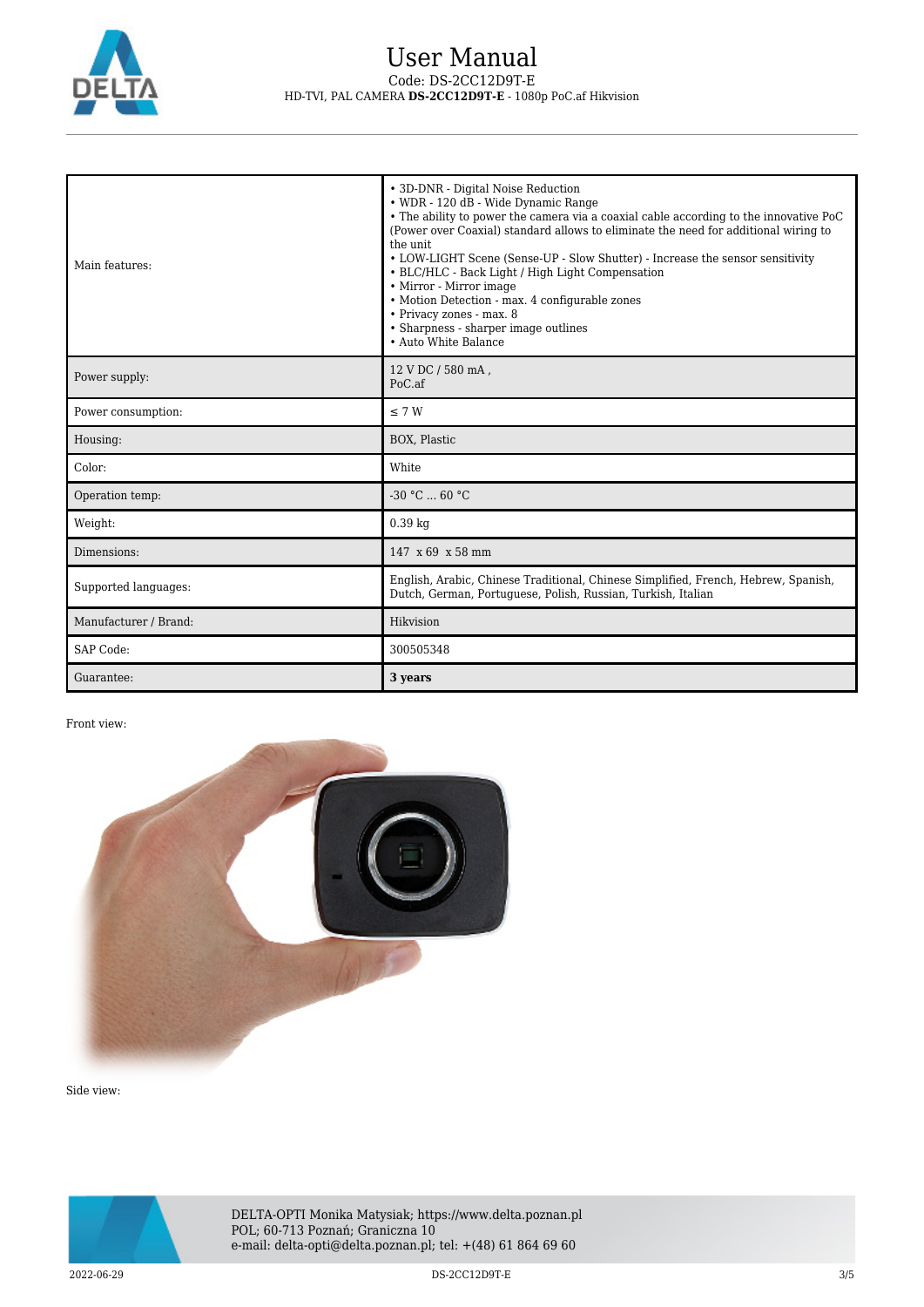



Bottom view:



Rear view:





DELTA-OPTI Monika Matysiak; https://www.delta.poznan.pl POL; 60-713 Poznań; Graniczna 10 e-mail: delta-opti@delta.poznan.pl; tel: +(48) 61 864 69 60

2022-06-29 DS-2CC12D9T-E 4/5